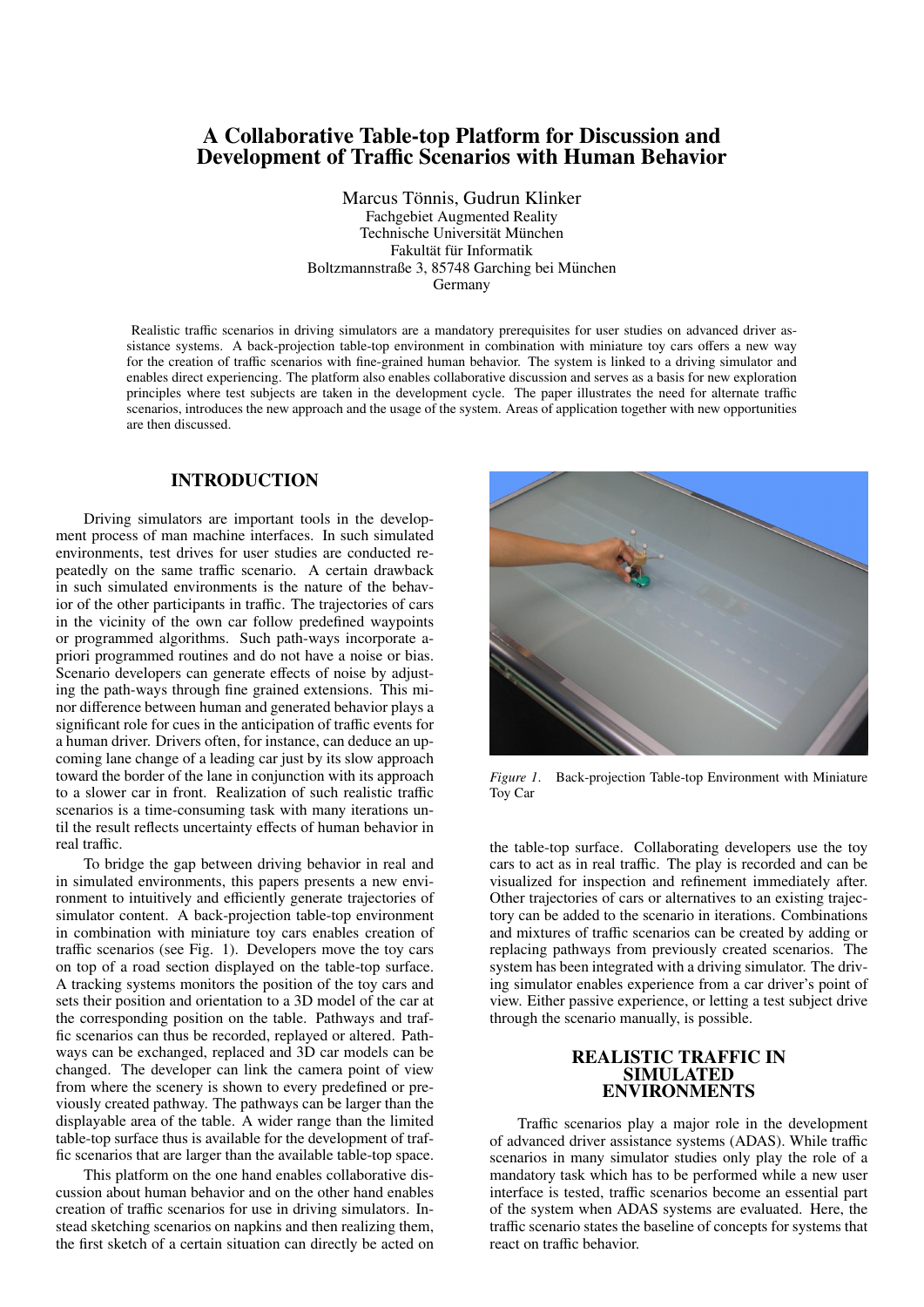The ADAS system monitors the environment and the spatial setup of the participants in traffic in the vicinity of the own car. The system analyzes the situation and determines occurrences or events that might lead to dangerous situations. The ADAS system then generates a reaction, either an automatic intervention or a kind of notification to the driver. Especially automated adjustments to the driving behavior must adapt to the personal preferences of the driver (e.g. feeling of safety in respect to safe distances or speed). If such an ADAS system does not adopt sufficiently to a driver's personal behavior the risk of the system to get turned off increases. Incar systems that are turned off in general burden a driver's comfort because they annoy the driver, or because the driver is uncertain about the system's behavior in traffic, or because the system is boring for the joy of traveling. All intended aspects of enhanced safety thus would get lost.

To keep ADAS systems active, sufficient and valuable rules for the behavior of the ADAS system need to be defined. Such rules derive from the input, a car driver is exhibited to. Usually these rules derive from visual stimuli of a driver. The driver perceives the situation in the environment and decides for a certain action. Every action of an ADAS system must fit into the driver's personal threshold for his feeling of safety. Rules in an ADAS system that do not match to driver intrinsic rules, generate the so called *Delta* in behavior.

Every human driver certainly has another personal habit in behavior. Some prefer to drive more sportive than others or want to have larger distances between cars than required for safety. ADAS systems must adapt on those personal differences specifically. Still, a certain baseline enforced through traffic law and a baseline matching a general feeling of safety can be reached. To differ between personal and general human behavior, factors contributing to individual behavior need to be analyzed. Trajectories of cars in the vicinity play a major role here, but there are various additional factors, such as the type of the other cars, their relative speed, usage of turn signals, etc. The main factors are still the behaviors of driving. Even minor changes in a pathway can have a deep impact on the decision, how a driver decides to act.

To analyze which factors are relevant input for a driver's behavior and which are not, traffic scenarios are required that reflect even subtle human behavior. With such traffic scenarios, the effects of ADAS systems can be compared to human behavior.

The question is, how such traffic scenarios can be generated. Two general approaches are possible. The first approach uses real traffic, the second approach uses software tools to develop such scenarios manually.

### Sensor Data from Real Traffic

The first approach for generating traffic scenarios uses sensor data recordings of real traffic. A car equipped with a spatial sensor, like the ACC sensor (Jurgen, 2006) is used to capture the position of the cars in the front area of the own car. The car is driven around until the predefined scenario occurs. The car's position, speed and steering activity is recorded. The recorded sensor data is then used to overlay the tracked positions by simulated virtual cars in a driving simulator.

This approach bears certain issues which are illustrated by sensor data captured with a second generation ACC sensor. This sensor tracks up to 32 objects and sorts them by relevance for the own car. The most important object, in general the own directly in front of the own car, is labeled as ID 1 and subsequent objects follow. If another object in the field of sight of the sensor gets more relevant, IDs are changed so that ID 1 always indicates the most relevant object. This approach is useful for the application in an ACC system, but complicates reuse in driving simulators in four ways. First, the sorting of the objects according to their relevance would cause associated virtual models in the driving simulator to spontaneously jump to another position. Second, if an object leaves the range of the sensor and then comes back into the sensing field of the sensor it would be treated as another object and also cause a jump or show another car. Third, every object is tracked by the radar scanner and often multiple spots of a single object are detected. Two or more spots of a car or a guardrail can be detected as separate objects. Fourth, even if a unique spot is detected on a car, this spot still can move on the car. This spot can move over the surface of the tracked car and depends on the spatial setting between the sensor and the tracked car. The tracked car does thus not have an exact position, but rather an approximate location. A virtual car in a driving simulator would seem like it would be floating around.

The use of low level sensor data instead of preprocessed data intensifies analysis. A laser scanner, for instance, provides large data sets of positional measures. Attributing this data to cars or other objects in fully left to the analysis. Some work towards determination of road users has been conducted.

Darms (Darms, 2004), for instance, developed a system to deduce data for a Lidar Laserscanner. Resulting data sets contains points including speed.

Similar approaches were under examination by others (Walchshaeusl et al., 2006, 2007; Tatschke et al., 2007). They combined several sensors in a car to capture more data from the environment. Their work focuses on sensor-fusion and detection of different types of road users.

Kirchner et al (Kirchner & Heinrich, 1998) and also Polychronopoulos et al (Polychronopoulos, Scheunert, & Tango, 2004) use models to detect obstacles on road. In advance, they also detect the road-course.

Data from all these investigations can be used in a driving simulator to animate other cars. Quality of these systems, based on different sensors and sensor fusion outperforms single sensors.

Better and more realistic reuse of real traffic occurrences is thus enabled. but still requires intense preprocessing. Preprocessing is necessary to guarantee that a superimposed virtual car appears to be moving like a real car and that objects that left the range of the sensors are still recognized in the simulator.

# Manually created Traffic Scenarios

The complicated and time taking procedure to reuse real traffic situations makes manually created traffic scenarios an interesting alternative. Trajectories of cars can be generated as absolute movements or as movements relative to the own car.

The easiest opportunity for developing traffic scenarios is general programming. Here the developer would need to learn the corresponding programming language, which apparently is not suitable for every researcher of usability but allows full flexibility for even the smallest behavioral action.

The next subsequent principle for the development of traffic scenarios uses specialized tools. Applied tools as OpenFlight (Presagis, 2009), Silab (WIVW, 2009) or Dynaware (TESIS, 2009) include sophisticated driving dynamics, traffic models and even sensor simulation environments. They apply for testing of ADAS systems and provide predefined procedures for certain maneuvers. These procedures base on mathematical equations and always reflect an exact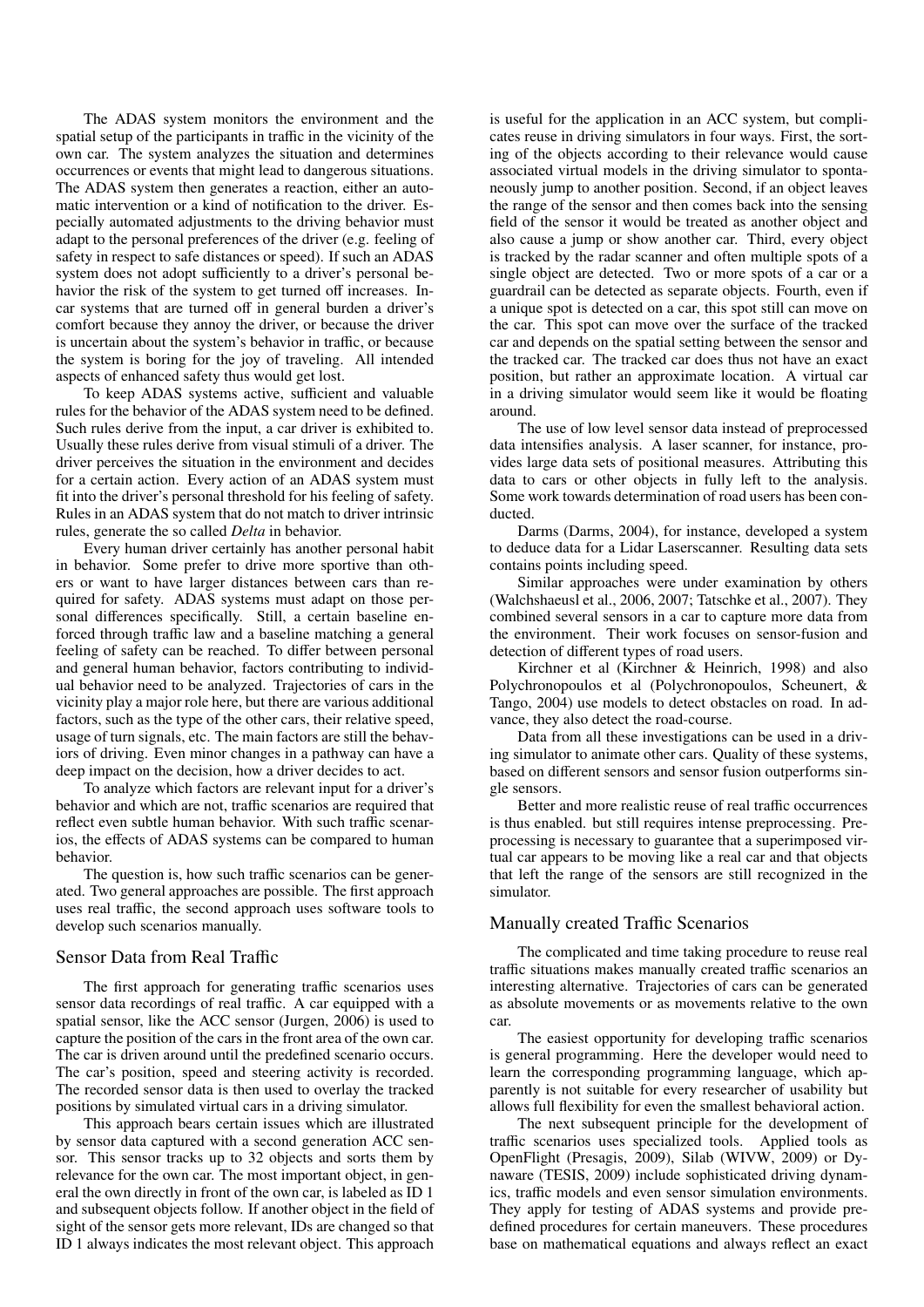route. Single maneuvers can be integrated into a whole drive. A similar approach is used in the Iowa driving simulator (Cremer, Kearney, Papelis, & Romano, 1994). Here dynamic and behavior models are separated and use a state machine to control dependencies between different vehicles. The Iowa system allows to focus on behavior modeling without taking care of a realistic driving behavior.

The development of scenarios with such tools is still a time-consuming process and never will reflect a test person's manner. The non-reflecting manner of such scenarios comes due to the computer generated trajectories that always are exactly computed pathways. A simulated car always thus follows a perfect course. Simulating jitter and effects of noise is possible but requires deep efforts to create a naturalistic pathway. Driver's often react on even minor changes in the trajectory or speed of another car. Such minimal changes in behavior are *somehow* noticeable for humans. These are difficult to generate with simulation systems and never reflect natural behavior. These minimal differences between simulated traffic and real traffic are crucial elements of a driver's visual input.

#### A BACK-PROJECTION TABLE-TOP ENVIRONMENT WITH TANGIBLE INTERACTION

Concepts of direct tangible interaction can overcome such issues. Instead using abstracted input techniques like keyboards and mice to set breakpoints for computer algorithms, manually controlled real objects serve as interaction devices for the computer system. Such concepts have already been investigated for their use in the automotive domain.

The Tangible Pathfinder (Sharlin et al., 2004), for instance, is a system based on tangible user interfaces for orientation and mobility training for visual impair. The Tangible Pathfinder is intended to allow detailed, autonomous learning of a new physical setting and self-assessment of the resulting cognitive map. It allows for gaining information about objects and route layouts by touch but is not intended to generate traffic models.

Kanev et al (Kanev, Mirenkov, & Urata, 2006) use a physical car model, moved by hand to maintain a virtual reality representation of the environment. They use their system for producing additional views and to provide guidance to users in a parking situation.

Novak et al (Novak, Sandor, & Klinker, 2004) use a miniature car in a table-top environment to generate a drivers personal view. The table-top environment is a bird's eye map, enabling test coordinators to move the miniature car through a city environments. Their system allows for evaluation of attentive in-car user interfaces.

The use cases described in these related works show the potential of tangible interfaces for efficient iteration cycles. Besides using tangible interaction devices for the exploration of concepts can they also serve for the creation of content for driving simulators. A system was developed to enable developers of traffic scenarios to use a tangible miniature car (see Fig. 2). Controlling this miniature car directly leads to a computer recorded trajectory. The street scenery in displayed on a back-projection table-top surface. The system incorporates a driving-simulator environment and the table-top environment into a hybrid multi-view setup. Fig. 3 shows the setup in the laboratory whose technical issues have been published in Tönnis (2007). One part of the laboratory is equipped with a driving simulator, consisting of a projection wall with a 40 degree field of view and a driver's cockpit on an aluminum

frame. This setup enables life experience from a driver's perspective. The driver's perspective is visible from the area of the laboratory where the development environment is placed. This second part consists of the table-top environment which placed in the tracking volume of a computer-connected camera system. The interaction devices, the tangible miniature cars can be placed on that table, while the road scenery and the pre-recorded other cars are projected onto the workbench.



*Figure 2*. A Miniature Toy Car extended with a Marker Tree for tracking by a Computer System



*Figure 3*. The Setup in the Laboratory: The Table-top Environment in Front of a Driving Simulator

This approach keeps some metaphors of human behavior intact and allows for fast and intuitive traffic scenario development. To illustrate, how this concept incorporates in tangible interaction concepts, first reflection of application metaphors are discussed in general, followed by illustration of transported metaphors that are fully ported to the table-top environment.

Tangible user interfaces (Ishii & Ullmer, 1997) reuse real world metaphors in augmented or virtual environments. In general, one metaphor is selected and extended into the new application domain. In our concept the main metaphor of the car is to move through the environment. Already children playing with cars move them almost similar to real cars. They seldom move them sidewards, mostly to naively simulate sophisticated parking systems. The main use is to drive them through the environment, and, in a children's case, to make races and accidents. Moving the toy car generally happens in a straight forward or curved manner, similar to a real car. Ex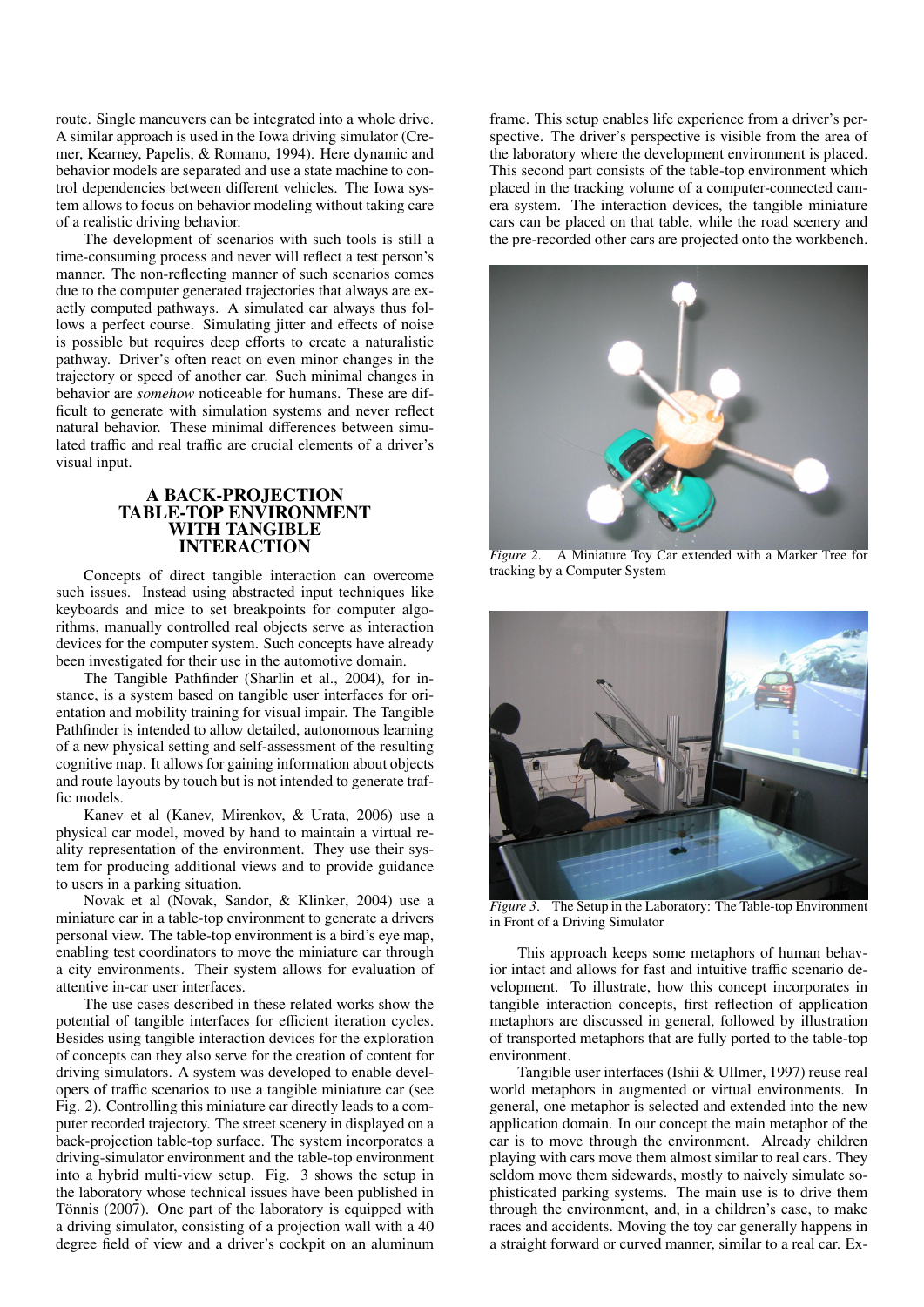cept for producing accidents miniature cars are promising for use as tangible input devices. Moving the car directly affects the table-top presentation, where a virtual representation, a virtual car model moves around accordingly.

The driver's view in the driving simulator is also affected directly. People sitting in the driving simulator immediately get the visual feedback as if they were driving. Working at the table-top environment allows perceiving both views simultaneously, thus facilitating frontal as well as environmental recognition.

Interaction with the miniature car is enhanced by the concurrent showing of the driver's personal view. As if driving a car and seeing another car appearing spontaneously and quickly approaching can have an effect of surprise. The surprise can lead to a reflex, in general, pulling the own car sidewards. This reaction is similar to a driver's action to avoid a crash in a dangerous situation. One can imagine the situation, when one forgot to look in the back-mirror or missed to check the dead-angle, starts to do a lane change and then realizes another car on that lane. The driver is alarmed and immediately pulls back to his own lane. The pull-back action is given by an immediate shaking with both hands on the steering wheel. This reflex reaction is also ported to the integrated table-top environment. Realizing that a car starts a spontaneous lane change also triggers an immediate reaction that can be compared to the reflex on the steering wheel. The shake on the steering wheel is transformed to a shaking action on the miniature car.

# SYSTEM USAGE

To effectively deal with the system, the users first have to get familiar with controlling the tangible cars. A single user in addition has to familiarize with multiple iterations to develop a scenario. The restricted space on the table-top already led to certain further issues in the development of the system. The solutions found for these issues are discussed in the subsequent sections and illustrate how the system is used for larger setups.

# Controlling the Tangible Car

When the system is in recording mode, every action on the toy car is monitored and stored for further use. A user thus has to ensure that no unintended action is performed, making the car jump, fly or drive different to a real car.

People can control the car from every side of the tabletop environment. In general, right-handed people preferred to use their right hand and left-handed people used their left hand to control the car. Few people tried to stand on the small side of the table but quickly neglected the approach because they could not reach over the whole table with a length of about 1.1 m. Still, the side where the user faced in the driving direction of the cars was interesting because it gave a view similar to a third person view as in 3D action games. The general usage of the table-top thus was from the long sides of the table.

The whole setup in the laboratory enabled users of the table-top environment to monitor the scenery in a second perspective, the driving simulator view. Both perspectives helped people to perceive changes made to the trajectory of the controlled car. The orientation of both views follow the same direction. The tangible miniature car faces its initial position to the same direction as the driving simulator is oriented. Fig. 3 shows that the relative placement of both cars, the simulated red car and the toy car are equal, facing to the right with the toy car right behind the red car. Pushing the tangible car in a forward direction changed the driving simulators view in the equal manner, making the driver's view going into the same direction in the laboratory. When the table-top environment was used with the driving simulator view, habits of usage changed. Due to the setup of the laboratory where the table was placed behind the driving simulator, reviewers of the system never tried to work from the small side facing to the simulator projection wall. They would not see the second perspective. Instead, they tried to operate the system from the opposite small side but also quickly realized their handicapped range of operation. Thus the tangible car was controlled from ,,besides" the scenery, allowing people to stand facing in the same direction as if they would sit in the driving simulator. Even if right-handed, many people controlled the miniature car with their left hand (see Fig. 1).

While the reviewers can choose their favorite base position around the table with their personal preference, handling and moving the car appropriate is a topic of general concern. The current version of the system takes all tracked information into account. Three positional and three rotational dimensions are directly and without any filtering, applied to the movement of the virtual representant. Working on the tabletop surface with a miniature car fixes vertical movements, but all others keep intact. The reviewer finally had to ensure that no unintended movement or jitter is generated, especially lateral ones. The virtual car then would jump spontaneous and unrealistic. Here the reviewers improved after a short training phase. Similar problems were observed for rotations. Complicated for scenario developers was estimating the correct heading angle during, e.g., lane changes. During the first trials, curve angles have been too large, but as people got used to it, became smaller and more realistic. Further observations made during scenario development showed that the toy car minimally rolls and nods (pitch). The review of the scenario showed, that in most cases this rolling and nodding often gave an even more natural feeling, showing the effect that the car bends into a curve, accelerates or brakes. In some cases otherwise these tilts went into the opposite direction, annihilating a natural impression. These unintended movements have to be compensated as we will mention in future work. Observing developers of traffic scenarios nevertheless showed that the handling of the toy car already is good enough to create usable traffic scenarios.

# Iterative Recording

The system is designed for collaborative as well as for single user operation. While even complex traffic scenarios could be created simultaneously with several users, the system and general aspects of usability define a maximum number of objects controlled concurrently. The monitoring and tracking systems for the markers attached to the toy cars only allow parallel usage of about 10 trackable objects. While this number still could be sufficient for a wide variety of traffic scenarios, all such objects need to be controlled concurrently. Here, two problems reduce that number again. First, each user best controls only one object at a time. Ten developers around a table working on a certain traffic scenario handicap one another. Second, the cameras of the tracking system must have free lines of sight to all markers on the toy cars. Several users distributed around the table generally occlude at least some of the markers, thus prohibiting tracking. Experience shows that a maximum of four people can use the table suitably but still require a lot of agreements and planning. Two direct scenario developers at a time seem best for scenario generation. Others can consult the developers in the meantime or can create alterations later.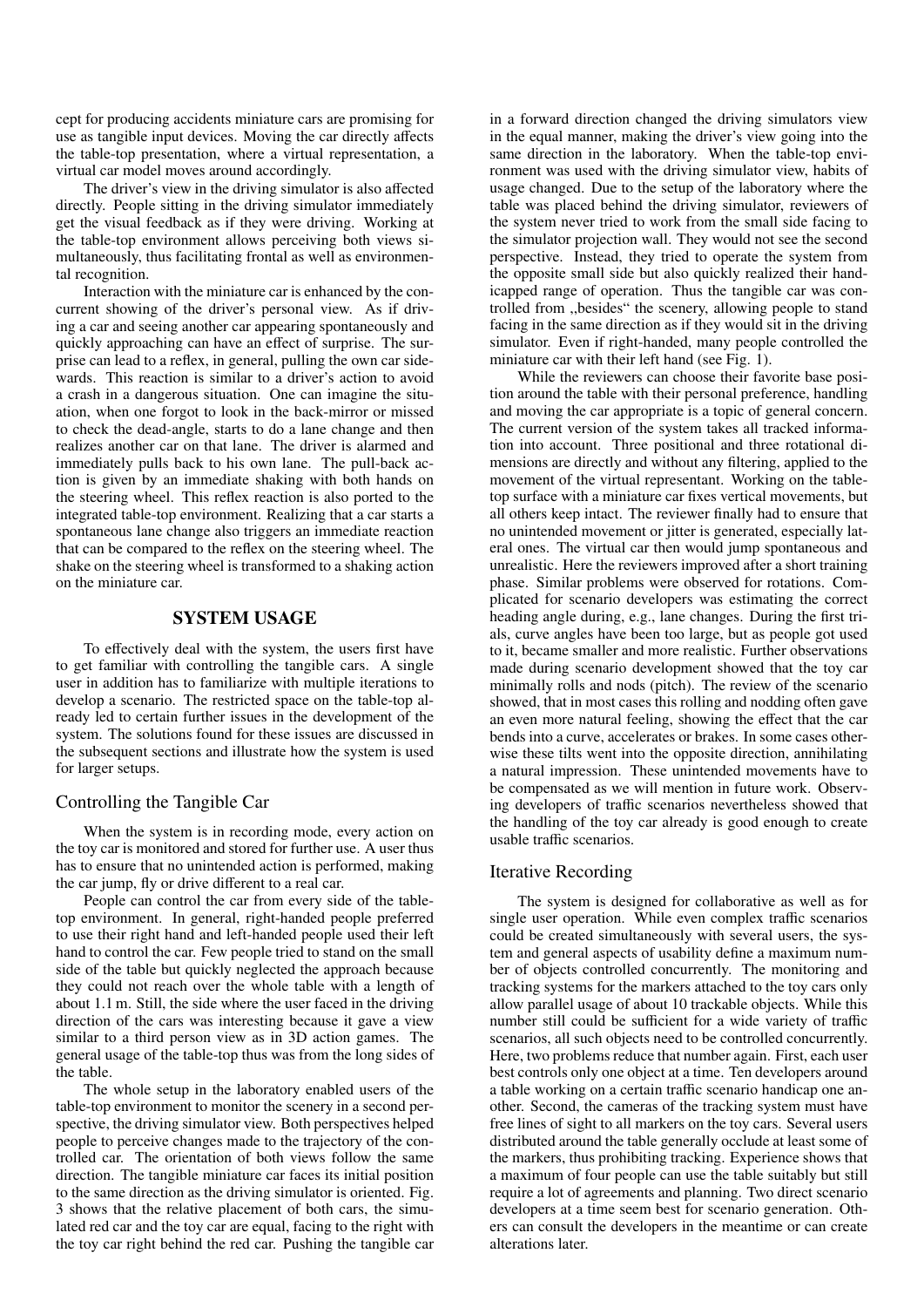The open interaction model of the development system offers the opportunity for iterative scenario modeling. Generating a scenario can be an iterative process, where the trajectory of each car is recorded one after another. After a first trajectory has been recorded, the scenery is replayed and the trajectory of a second can be recorded in dependence to the course of the first one. All movements of further cars are recorded subsequently. Thus not only the limitation of concurrent users is compensated but also single users can develop complex traffic scenarios.

The iterative approach to develop traffic scenarios was easily understood and applied by the system reviewers. After familiarizing with handling on the first car, they immediately could start and record the trajectory. The reviewers then had to reassign the tracking system to now track the second car.

Reviewers in general used the table-top environment to generate a new trajectory and then used the driving simulator view to check the recorded pathway. Here, at least in the beginning, the reviewers were often not satisfied with the route and rerecorded the path of the car. In most cases the turning angles were too large. This is not necessarily visible in the table-top bird's eye view, but gets apparent in the driving simulator view.

# Toolbox Building Kit

The concept enabling iterative recording over time establishes a kind of toolbox for scenario development. Every recorded trajectory is stored independently from the scenario. A whole traffic setup is generated by linking several trajectories together and by associating virtual 3D models. Over time, the set of available trajectories extends and provides a rich toolbox for creation of scenarios. Instead of newly recording all trajectories for a new scenario, previously recorded trajectories thus can be reused in other scenarios or different versions of a scenario.

Such trajectories always belong to a certain road course. This dependency is not maintained automatically. The developer has to ensure that a trajectory fits to the road course. Otherwise the simulated car could get off the road, probably making the scenario unrealistic.

#### Limited Interaction Space

The bird's eye camera showing the scenery on the tabletop surface can be adjusted in height and can show the scenery in any scale. The standard setup places the camera in a height such that the scaling of the roads fits to the size of the toy car. The table which is about 1 m long then shows a range of the road scenery covering about 40 m in length and 30 m in width. This range surely is too short for traffic scenarios, it would only allow developing parking scenarios.

The camera could be placed in a greater height, thus giving a wider overview about the scenery. Here handling aspects generated through the tracking system come into account. The higher the camera above the ground, the larger is the scaling between the size of the table and the size of the displayed area. Moving a toy car in the above setup where the table shows 30 m by 40 m of the scenery for 1 cm generates a movement of 0.4 m of the virtual car. To generate accurate trajectories the developer has to maintain that the toy car is moved accurately. Observations showed that an accurate handling is possible at this scaling but already requires some training to familiarize with holding the miniature car in a convenient way. Lifting the camera to a higher position would require the scenario developer to move the toy car much more accurately. As observed, such an accuracy is not reachable if

the toy car has to be maneuvered to follow a trajectory in real time.

The available space for scenario generation thus keeps restricted to a relatively small area. To solve this problem, the bird's eye camera can move automatically. A trajectory can be attached to the camera. The camera then moves along the trajectory when the scenario is replayed. A certain, but adjustable offset lifts the camera above the ground and makes it look down on the street scenery.

The system therefore provides some predefined trajectories. One of these trajectories fits to a straight road, e.g. a highway. The trajectory moves a car with a speed of 80 km/h. Such a trajectory is only provided to ease initial recording of scenarios. It thus is the first element in set of the trajectory toolbox kit.

The development procedure is as follows. The developer links the predefined trajectory to the camera. The scenery will now move when the playback is started. Parallel recording composes the position of the camera and the position of the tracked car on the table-top surface. Every movement of the tangible car is computed to the correct position in the ground road setup. When the scenario is then replayed, both trajectories, the one of the camera and the one recorded with the toy car are uses concurrently, letting the scene move and the virtual car as well.

The initial trajectory only enables straight movements. Given road courses with curves, the width of the table-top surface can be used to create curved trajectories. The camera is linked to the straight trajectory and the toy car is used to record a curve. This curve is then linked to the camera which then follows this curve. A new trajectory can now be recorded with the toy car. Repeated new recording of trajectories and attaching them to the camera enables reaching every point on any simulated road scenery.

Using a trajectory on the camera gives a base speed to the recorded car. Moving the car forward increases the relative speed of the car and moving it backwards decreases the relative speed. Passing scenarios are thus also possible to create. Trajectories with decreasing or increasing speeds can again be used for the camera to create stop-and-go or crossing scenarios. Here, a trajectory with, e.g., a speed decrease to a halt followed by a speed increase is recorded. When this trajectory then is linked to the camera, the whole road section moves according to the recorded behavior. Any car that is recorded then automatically follows this behavior when standing still on the table. Movements to the toy car create trajectories that differ relative to the prerecorded movement.

### AREAS FOR APPLICATION

The system has initially been developed for the creation of traffic scenarios that reflect human behavior. In fact it serves for a much wider range of applications. These further areas of application range over collaborative discussion systems, direct control of other cars in a driving simulator and investigation of behavior of anticipation of traffic events.

# Development of Traffic Scenarios

The initial reason for the development of the table-top system with the miniature car was creation of traffic scenarios. Usual development methods in general are asynchronous in development and experience. The developer implements or customizes a behavior and then checks the behavior by replaying the scenario. With the table-top environment, the experience phase still exists, but the development phase becomes interactive. With the toy car, the developer acts intu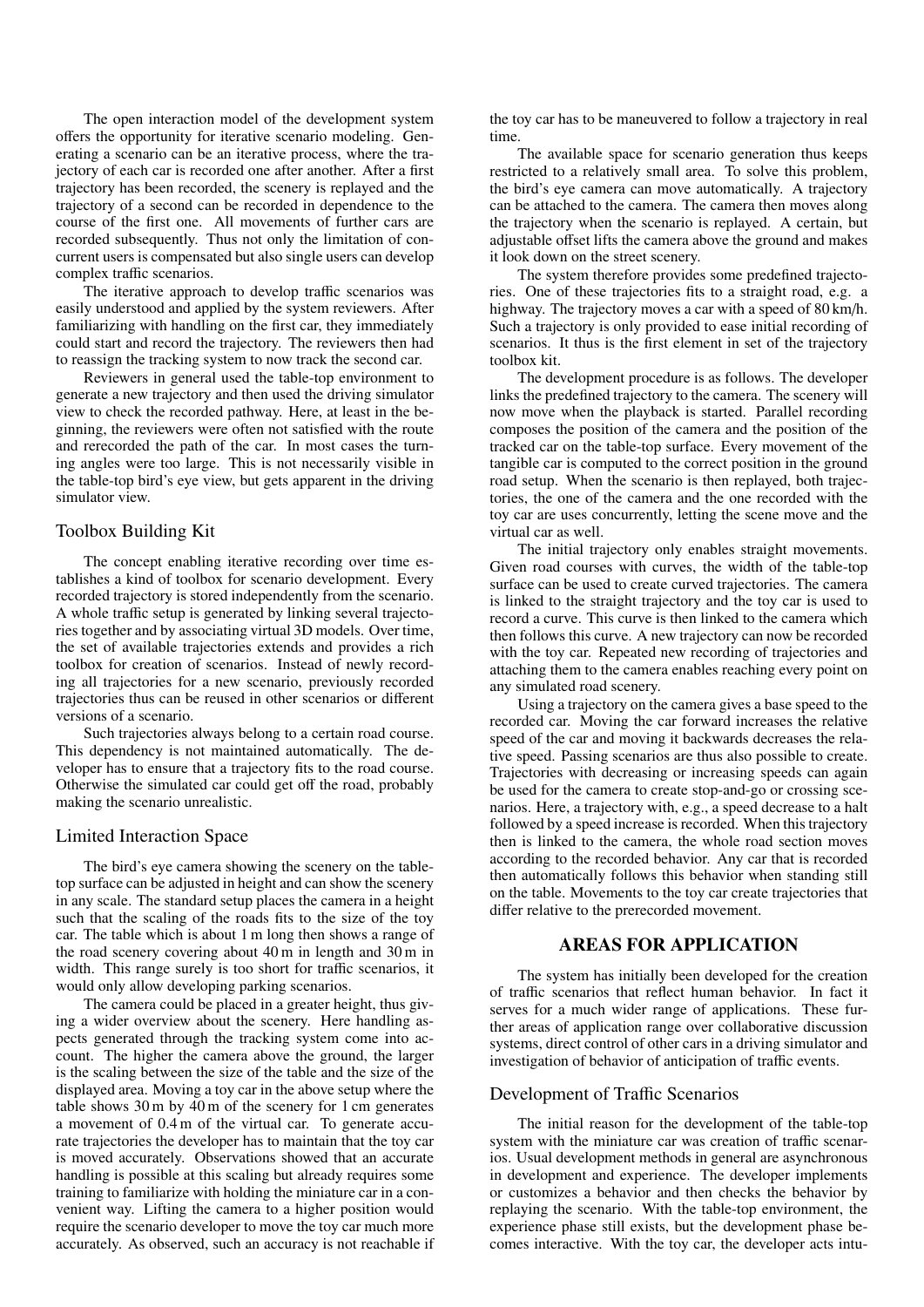itively and immediate in direct correspondence to the so far existing scenario. The existing scenario plays in real time and every action of another car requires or rather enforces reactions of the controller of the toy car.

Traffic scenarios are developed by planning the order of recording the trajectories of each participating car and subsequently adding them until all are recorded. If a trajectory does not fit as desired it easily is unlinked and recorded again. Fig. 4 shows a user recording a trajectory for a traffic scenario. Here another car has already been recorded. It is currently changing lanes from the middle lane of a highway to the right lane. The developer currently records a second car that seems to pass on the left lane.



*Figure 4*. Recording a Trajectory with a Miniature Car

#### Collaborative Discussion

The option to track multiple miniature cars at a time not only can speed up scenario development but also extends principles of collaborative discussion between team members.

The traditional and still used way to develop a traffic scenario uses sketch-boards or, as in many cases, napkins, to draw a certain situation and specific maneuvers. The maneuvers of the cars generally are painted with arrows. Such arrows lack the information about timing. It can not be reproduced later at which point in time which car has to be at which location.

Here, the table can be used as sketch-board. It provides the advantage of direct interactive playing of the situation currently under discussion. The trajectories are recorded immediately and thus no later remembering of timing issues is necessary. Different alternatives or variants of specific situations can be played and recorded. Later, the best trajectories of all sketches can be combined to the final scenario.

Fig. 5 shows two developers discussing and recording a possible scenario in a crossing situation.

# Experiencing in a Driving Simulator

The integration of the system with a driving simulator not only offers a second perspective for scenario development but also offers new ways for experience of and interaction with traffic.

The initial intention for the tangible table-top system focused on the development of traffic scenarios for use in driving simulators. The coordinator of the study has two options to use the resulting scenarios.



*Figure 5.* Discussion about a Scenario in a Crossing

The first options uses the traffic scenarios in a passive manner. Test subjects can be placed in the driving simulator and can experience the scenarios from the point of view of any participating car. This passive approach enables fully equal procedures for all test subjects. Measures, such as glance behavior, or physical and mental demand (skin resistance, heart rate, ...) can be taken while the test subject is exhibited to, e.g., a neat accident avoidance. Effects can be fully and uniquely attributed to independent variables of the scenario. Also actions on the pedals and the steering wheel could be recorded, even if the test subject is not actively driving. Reflex reactions still occur and can give hints about a test subject's reaction that would occur when driving a real car.

The second option puts the test subjects in the active role. Here, either one trajectory of the scenario is discarded or a new additional car is integrated into the scenario. The car that has no external control is linked to the controls of the driving simulator. The test subject then uses the simulator as in usual user studies. Fig. 6 shows the scenery of a scenario from a car driver's viewpoint in a driving simulator.



*Figure 6*. Experiencing a Scenario in a Driving Simulator from the Viewpoint of a Car

A novel type of interaction with driving simulators is also enabled through the table-top system. A test subject can experience a traffic scenario, either active or passive, while one or more of the cars in the vicinity are directly controlled from the table-top. New concepts of interaction are possible. Test coordinators can directly react on actions performed by the test subject. Recording of all data, including the movement of the simulator car then allows later analysis or reuse of the specific behavior during the test drive.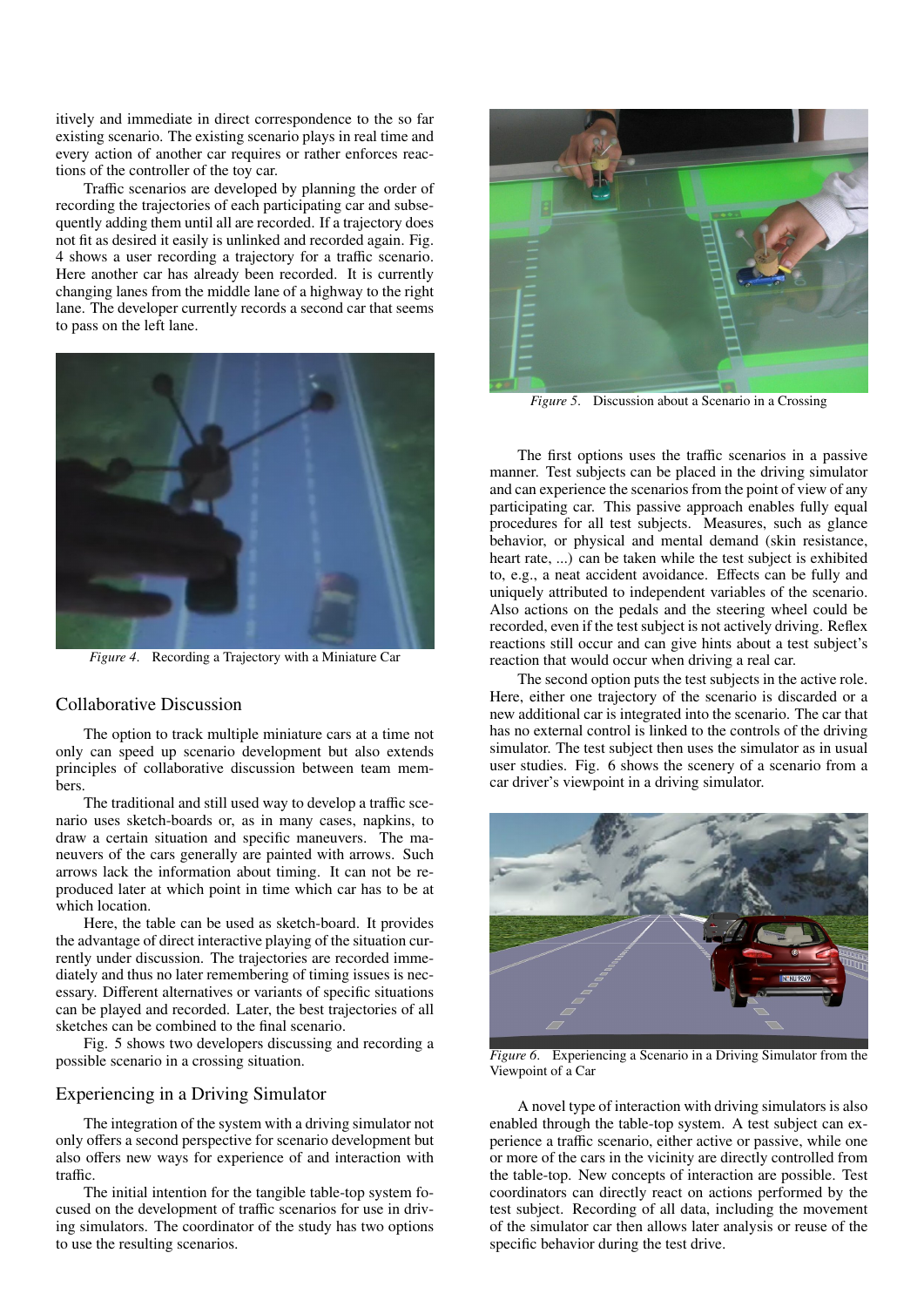### Analyzing Behavior of Anticipation

Another new concept for system usage is driven through the increasing demand for the analysis of human anticipation mechanisms. Analysis of human anticipation mechanisms is the vice-versa issue of traffic scenarios with fine-grained human behavior. Drivers often, for instance, can deduce an upcoming lane change of a leading car on a neighboring lane to their own lane by two factors. First, the car is approaching to another car in front which is slower. Second, the car is slowly approaching the border of its own lane. Without that car having the turn signal set, we can estimate the upcoming lane change, because otherwise the driver of the other car should already have begun braking.

While user studies for assistance systems use premodeled traffic scenarios to evaluate the reaction of human test subjects, the analysis of anticipation intends to investigate how events trigger such reactions. To collect such events, one can go into the real world and can monitor test subjects while they are driving under normal conditions. The recording is tagged for later analysis when the predefined boundary conditions are met. Such an approach is time consuming until the necessary number of traffic occurrences has been collected.

The alternative is to let test subjects design traffic scenarios according to defined boundary conditions. Here, the tabletop platform provides its potential for intuitive traffic development. The developer, here the test subject, does not have to learn a programming language or does not have to configure setups with complex tools. Test subjects can be brought into the laboratory, are instructed about system usage and the boundary conditions of the scenario and then develop a traffic scenario. According to the example above, the boundary conditions above could be as follows.

> Create a traffic scenario on a three laned highway. You are on the middle lane. Two vehicles are on the right lane in front of you. Define a traffic scenario where the back car initiates a lane change that enforces you to brake (strongly) or to initiate a lane change to the left lane.

Collecting several solutions for the same given boundary conditions allows for analysis of similarities and differences in behavior.

# **CONCLUSION**

Incorporating a table-top platform into driving simulator environments establishes a broad spectrum of new concepts for interaction and development. The table-top platform consists of a back-projection surface, a tracking system and one or more miniature toy cars. The system can show road setups on the table-top surface and can record positional data of the manually controlled toy cars. The toy cars transport several metaphors and behavioral principles from our real world to the simulated environment in the laboratory. The traffic scenarios created with the table-top system compromise these fine-grained differences in contrast to traffic scenarios manually modeled on a computer. Especially testing cycles for driver assistance systems that react on events and situations in the environment of the own car require such scenarios to be tested on their suitability and acceptance. The table-top platform provides an intuitive and easy to use interface for the development of such scenarios. Trajectories of cars can rapidly be recorded by single users or collaborative teams. The new platform provides enables or accelerates and eases several other applications beyond the scope of traffic scenario development. Already early discussion about certain situation

can be played on the table-top surface. Alternatives can be explored and compound to a final sketch. The sketch can much faster be converted or extended to the final scenario than paper based sketches can be. Through integration with a driving simulator further extensions in system interoperability and interactivity are gained. Tangible toy cars can be used to control cars in the vicinity of the car controlled by the driving simulator. The controllability of the traffic enriches the reactivity to actions of car drivers. The table-top system finally enables integration of test subjects in the development process of traffic scenarios. The ease of use of the system can be used to investigate principles of human anticipation. Test subjects create traffic scenarios which are analyzed to determine common types of human reactions. The easy usage of the system opens the possibility of traffic scenario generation to a much wider range of people than conventional tools. The fact that each trajectory is recorded in real time finally proves the high potential of the system to optimize development cycles of traffic scenarios.

The recording functionality of the table-top is the most crucial part of the system because it currently takes every moving action of the developer and stores it into a trajectory. To ease development of traffic scenarios, several extensions are possible here. First, instead taking all six degrees of freedom only the two horizontal dimensions and the heading will be used for trajectory recording. This step reduces effects of unrealistic behavior in the simulation replay. Further integration of a driving dynamics model can then generate nodding behavior of speed changes and rolling in curves. The extension of a driving dynamic models will also be used to smooth impossible movements of the toy car to movements that are possible with a real car. Spontaneous shifts to the left, for instance, are not possible with a real car. The system receives the tracking data, computes the possible limit through the mathematical simulation of the driving dynamics model and moves the simulated car according to the mathematical model until the position of the toy car is reached again. This step reduces effects of jitter and generates realistic trajectories but can generate handling issues for developers. The direct control of the virtual car gets lost, only an indirect coupling to the toy car remains. The indirect control can lead to effect of irritation because the virtual car follows other principles as the real toy car. Usability studies have to validate if such an behavior is suitable for users.

Also aggregation functionality for combining trajectories to scenarios can be extended. Currently only whole trajectories can be compound into scenarios. All trajectories therefore have to start at the same point in time. Synchronization mechanisms can enable timely distribution of trajectory playback. Further editing functionality can be used to copy parts of one trajectory to another or to combine different trajectories into one.

With all these extensions incorporated into the system, we will conduct usability studies to validate the usability of the system.

#### **REFERENCES**

- Cremer, J., Kearney, J., Papelis, Y., & Romano, R. (1994). The software architecture for scenario control in the iowa driving simulator. In *Proceedings of the coliference oil computer gellerated forces and behavioral representation.* Orlando, Florida.
- Darms, M. (2004, March). Eine Systemarchitektur zur Fusion von Umfelddaten. In *Aktive sicherheit durch fahrerassistenzsysteme, vdi, germany.*
- Ishii, H., & Ullmer, B. (1997). Tangible bits: towards seamless interfaces between people, bits and atoms. In *Chi '97: Proceedings*